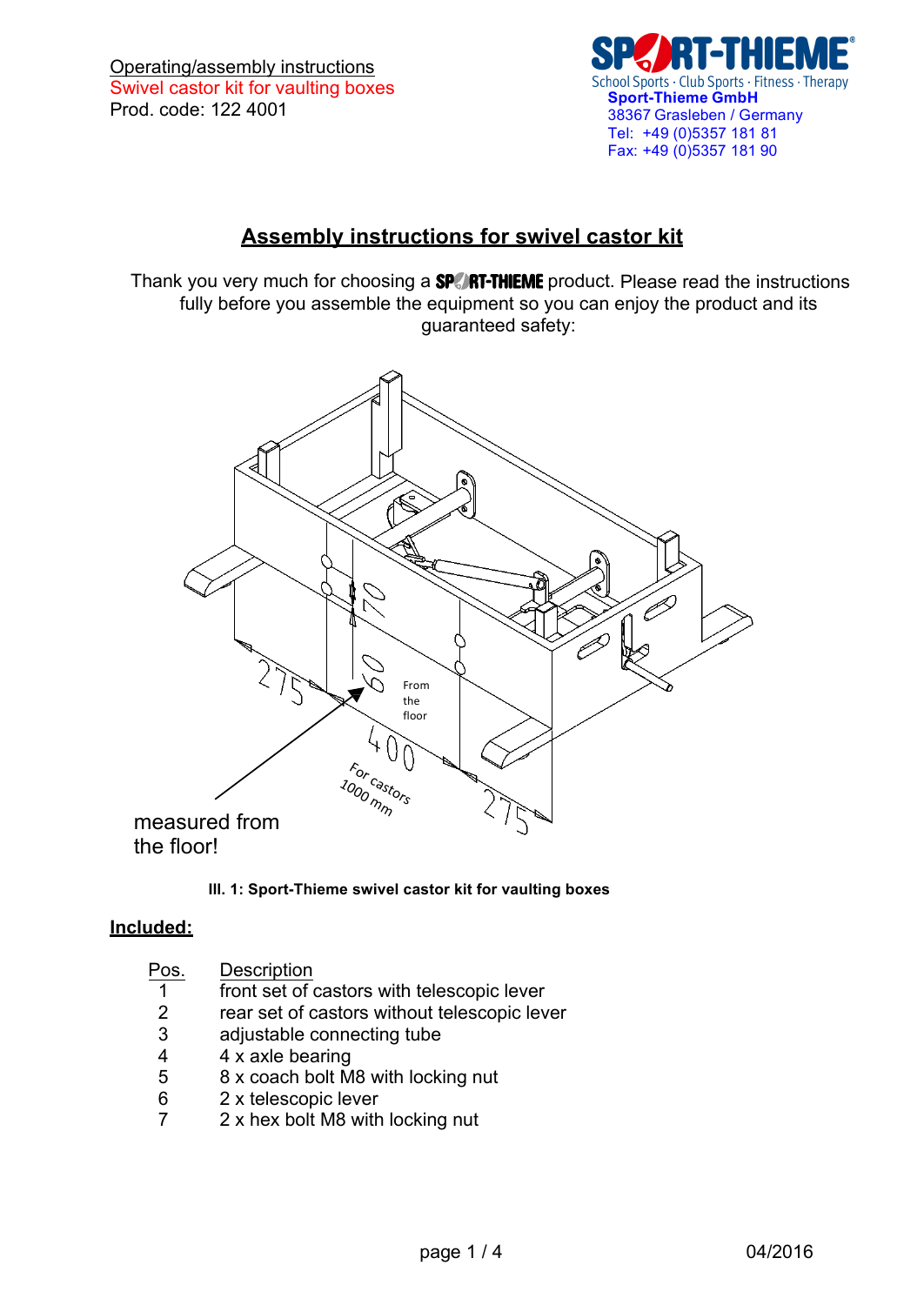Operating/assembly instructions Swivel castor kit for vaulting boxes Prod. code: 122 4001



# **Tools required:**



### **Order of assembly**

- 1. \*If the box is not already prepared, mark 8 holes ∅8.5 mm on the side of the box's bottom section as shown and drill.
- 2. \*After that, the cut-out in the front is marked as shown in view **A** and cut.
- 3. Insert the axle bearings  $\Phi$  into the tube ends of the two sets of castors  $\Phi$  and  $\Phi$ .
- 4. Place the sets of castors  $\overline{0}$  and  $\overline{2}$  together with the axle bearings  $\overline{4}$  into the box's bottom section. Insert the telescopic lever<sup>®</sup> into the respective cut-out.
- 5. Using the 8 coach bolts  $\circledS$  bolt the sets of castors  $\circledD$  and  $\circledQ$  to the box section.
- 6. Bolt the adjustable connecting tube  $\circled{3}$  to the top of the set of castors  $\odot$  using hex bolts and locking nuts $\odot$ .
- 7. Turn the threaded part of the connecting tube  $\circled{3}$  by so much that, when the telescopic lever<sup>®</sup> is engaged, the castors lift the vaulting box safely and the box can be moved.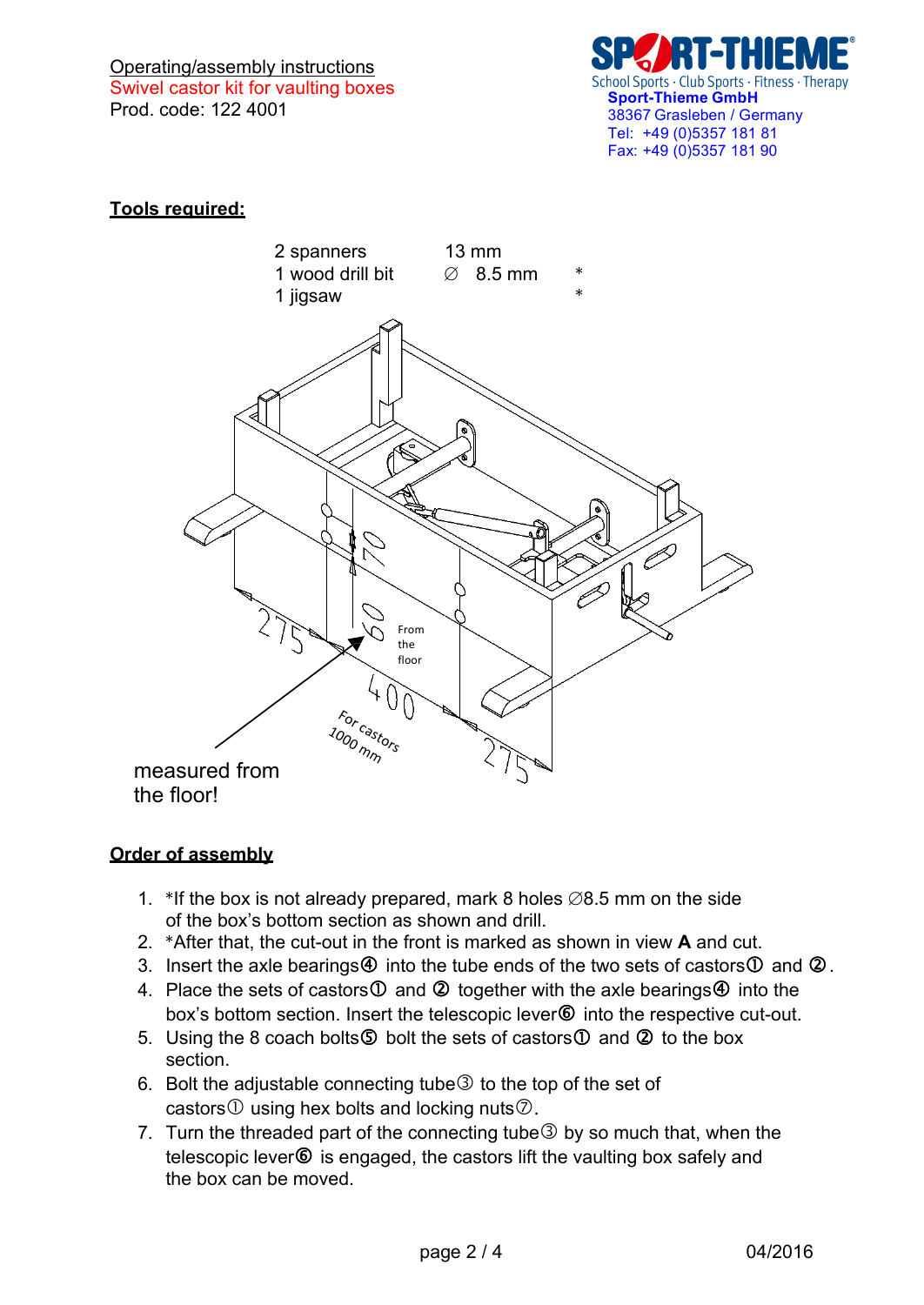

- 8. Bolt connecting pole 3 to the set of castors 2 using hex bolts and locking nut.
	- \* For vaulting boxes without assembly cut-outs.



**View A**